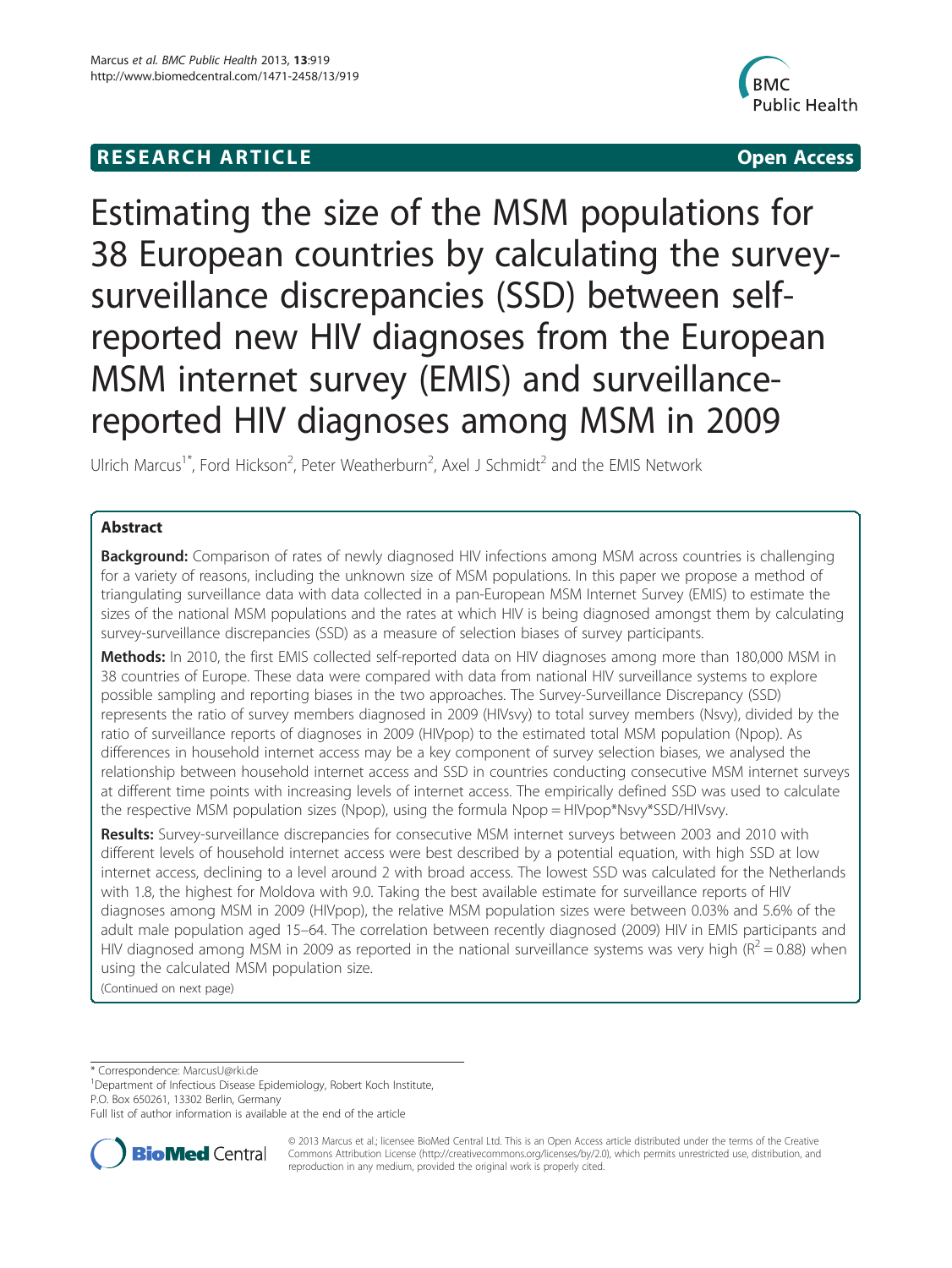### (Continued from previous page)

**Conclusions:** Npop and HIVpop were unreliably low for several countries. We discuss and identify possible measurement errors for countries with calculated MSM population sizes above 3% and below 1% of the adult male population. In most cases the number of new HIV diagnoses in MSM in the surveillance system appears too low. In some cases, measurement errors may be due to small EMIS sample sizes. It must be assumed that the SSD is modified by country-specific factors.

Comparison of community-based survey data with surveillance data suggests only minor sampling biases in the former that – except for a few countries - do not seriously distort inter-country comparability, despite large variations in participation rates across countries. Internet surveys are useful complements to national surveillance systems, highlighting deficiencies and allowing estimates of the range of newly diagnosed infections among MSM in countries where surveillance systems fail to accurately provide such data.

Keywords: Men having sex with men, MSM population size, Internet survey, Surveillance systems, HIV diagnosis, Europe

# Background

International comparisons of the incidence of newly diagnosed HIV infections among men who have sex with men (MSM) are challenging for a variety of reasons. These include: differences in national infectious disease surveillance systems (e.g. physician-based or laboratorybased reporting); difficulties in measuring the sexual orientation of patients and the challenges of collecting this data at the national level; and cultural, historical, and political differences between countries that affect the degree of openness about sexual preferences and practices during communication between care providers and patients. On the other hand, self-reported data from anonymous convenience samples have other challenges due to selection and self-selection biases introduced through the sampling method. Relevant to both measurement strategies is the unknown size of the MSM population (which critically depends on the definition of MSM [[1\]](#page-11-0)), while the relative size of this population (the proportion of the adult male population who have sex with men) may be different between countries and may change over time in response to social, economic, political and cultural developments.

We have previously demonstrated that data from community based internet surveys among MSM can be used to estimate regional population distributions and to calculate the absolute size of regional MSM populations. Together with national surveillance data, MSM-specific incidence rates for reportable sexually transmitted infections can be estimated [[2,3\]](#page-11-0).

Participants in open access community-recruited surveys - such as the European MSM Internet Survey (EMIS) conducted in 2010 - are unlikely to be representative of the MSM population of a country. Surveys addressing sexual behaviour, sexually transmitted infections and HIV can be expected to have a self-selection bias towards men with a greater interest in sex and HIV, and of gay community attached MSM, particularly those diagnosed with HIV [[4](#page-11-0)].

A comparison between HIV prevalence estimates derived from modelling approaches based on surveillance data and self-reported HIV prevalence from EMIS suggested that HIV positive men might be approximately twice more likely to participate in EMIS than in a hypothetical "representative" MSM sample [[5](#page-11-0)]. However, this comparison is based on countries with comparable internet accessibility, comparable legal status of homosexuality and social acceptance of same sex partnerships. Whether EMIS participants from countries with lower internet accessibility, and higher levels of social, legal and political stigmatization of homosexuality are to an equal degree representative for the MSM population of their countries is unknown. It is also unknown whether – given adequate interviewing techniques - similar proportions of the adult male population in such countries would report same sex sexual behaviour and partners in representative population surveys, because typically these questions are not addressed in population surveys in such countries.

Analysis of EMIS participation rates by age group on national level has shown that participation reflects accessibility of the target group on MSM websites, which are instrumental for recruitment of survey participants [[6\]](#page-11-0). This suggests that variability in participation rates to community-based internet surveys by country is likely also related to external factors such as access to the internet, and popularity of internet dating and contact sites for MSM in different countries. Whether and to what degree relative sizes of the respective MSM populations differ, and which other factors impact on internet survey participation rates has not been analysed before.

To address these questions, the number of newly diagnosed and reported HIV infections in MSM in the year 2009 derived from national surveillance systems in Europe were compared with self-reported survey derived data on newly diagnosed HIV infections in survey participants of EMIS who were tested for HIV in 2009.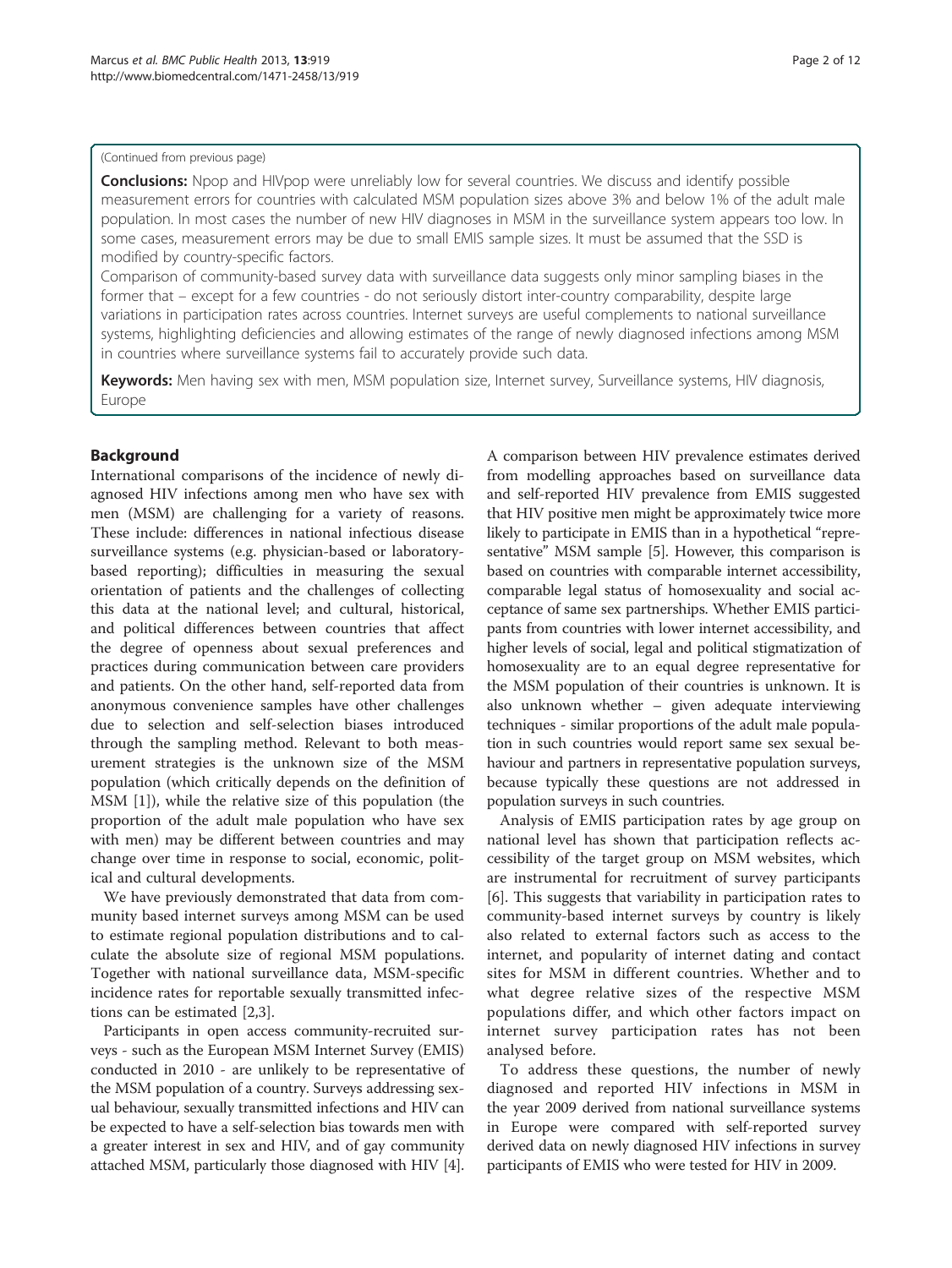# **Methods**

### Survey (EMIS) derived data

A detailed description of the survey methods are published elsewhere [\[7,8](#page-11-0)]. Briefly, six Associated Partners (APs) recruited another 77 Collaborating Partners (CPs) from academia, public health and civil society across 35 countries.

Five international MSM dating websites were contracted to send instant messages (IMs) to members in a series of waves. Endorsement of the study by the websites provided community support.

Fieldwork occurred during June-August 2010. Over 184,469 responses were submitted of which 94.4% were eligible. Partners in 38 countries were handed back a national database of 100 or more respondents for national analysis and outputting, while the AP team proceeded on International comparisons among 174,000 respondents in 38 countries.

EMIS was approved by the Research Ethics Committee of the University of Portsmouth, United Kingdom (REC application number 08/09:21).

The proportion of the total adult male population who participated in this survey (participation rate) was calculated for 38 countries and varied widely, from 20.2 per 10,000 to 0.8 per 10,000 of the male adult population (see Additional file [1:](#page-10-0) Table S1 column P). As far as response rates per recruiter website could be determined almost 107,000 out of a total of more than 180,000 respondents were recruited via personalized invitations from two supranational gay websites - differences in response rates were much smaller, between 4 and 14% of those invited to participate.

Survey participants were asked whether they had ever been tested for HIV, and about the date and result of their last test. From these questions we determined the number of survey participants (not already diagnosed with HIV at the beginning of 2009) who reported to have been tested and diagnosed with HIV in 2009.

In addition, the total size of the national samples was used as a second survey-derived parameter in the analysis.

### Surveillance system-derived data

Newly diagnosed HIV among MSM in 2009: National surveillance data on newly diagnosed HIV infections among MSM in 2009 as submitted to the European Centre for Disease Prevention and Control (ECDC) and reported in the HIV 2009 and HIV 2010 surveillance reports were verified and updated by consulting the nominated contact points for HIV surveillance in respective countries. Contact points from 32 countries responded (with no response from Austria, Belorussia, Bulgaria, Croatia, Malta, and Moldova). Due to unresponsiveness of official surveillance institutions, contact points in

Russia and Turkey consisted of EMIS NGO partners. According to information provided by the respective national contact points the data reported to ECDC or published elsewhere were adjusted for reporting delays. Cases with unknown transmission risk were proportionally redistributed to transmission groups, and incomplete national coverage of surveillance data (HIV data reported from Spain and Italy did not cover the whole country in 2009) was taken into account for the calculation of the notification rates (see Additional file [1:](#page-10-0) Table S1, column H).

### Data from national and European statistics

The total size and age distribution of the adult male population (15–64 years) in the European countries included in the analysis were taken from Eurostat, and from national statistics for countries outside the European Union/European Free Trade Association (EU/ EFTA) [[9\]](#page-11-0).

The proportion of households with internet access was also taken from Eurostat or national statistics [\[10,11\]](#page-11-0).

# Calculation of the survey-surveillance discrepancy (SSD) and estimating the SSD-range and the total MSM population size

The following formula describes the survey-surveillance discrepancy (SSD):

$$
SSD = \frac{HIV_{svy}}{N_{svy}} \div \frac{HIV_{pop}}{N_{pop}} = \frac{HIV_{svy}}{N_{svy}} \div \frac{HIV_{pop}}{M \cdot N_{tot}}
$$

$$
= \frac{HIV_{svy} \cdot M \cdot N_{tot}}{N_{svy} \cdot HIV_{pop}}
$$

where

 $N_{\text{svv}}$  is the sample size in a national survey;

 $HIV<sub>svv</sub>$  is the number of those survey participants diagnosed with HIV in 2009;

 $HIV<sub>pop</sub>$  is the number of HIV cases diagnosed among MSM reported to the countries surveillance system in 2009 (adjusted as described above);

 $N_{\text{pop}}$  is the estimated total size of the male MSM population, which comprises two measures;

 $N_{\text{tot}}$ , the number of men in the country and

M, the proportion who have sex with men.

For each country, the SSD represents the ratio of the incidence of recent diagnoses among survey members living in a country to the incidence of recent diagnoses in that country's national surveillance system.

The interpretation of SSD values is illustrated in Figure [1](#page-4-0). It must be emphasized that the MSM population as defined by this equation is the population which contributes to the HIV epidemic among MSM. MSM individuals or subgroups which do not contribute to the HIV epidemic because they are not effectively connected would not be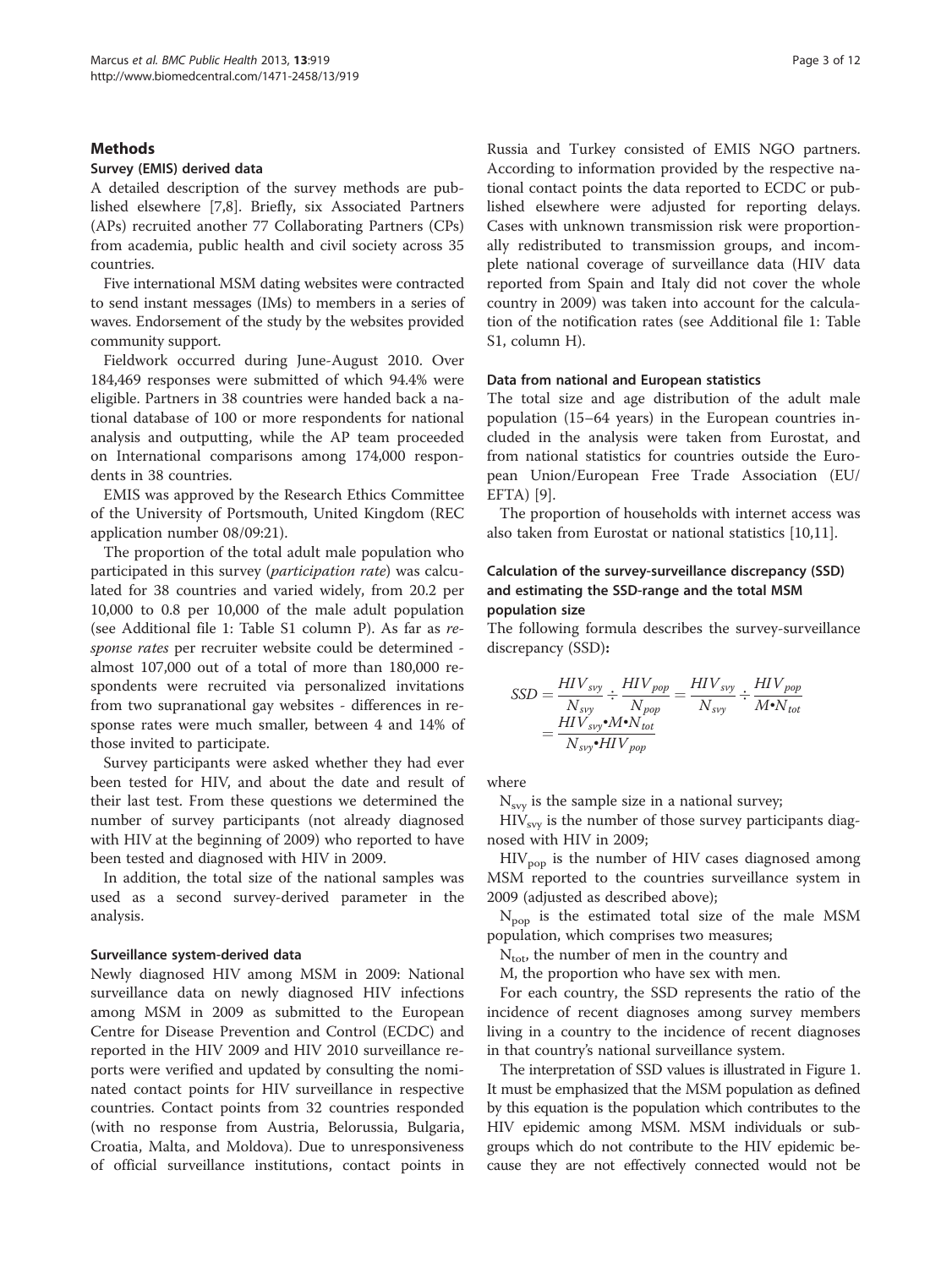| Country code                      | SSD calculated by<br>SSD=1.67* [household<br>internet access] ^-0.6 | Npop calculated<br>with SSD | Percent of the adult<br>male population<br>(Ntot) represented<br>by Npop (=M) | Npop with truncation for<br>outliers <1% and >3% $1$<br>(suggested "best" estimate) |
|-----------------------------------|---------------------------------------------------------------------|-----------------------------|-------------------------------------------------------------------------------|-------------------------------------------------------------------------------------|
| $\mathsf{AT}$                     | 2.09                                                                | 70985                       | 2.51                                                                          | 70985                                                                               |
| (BA)                              | 5.79                                                                | 26044                       | 1.68                                                                          | 26044                                                                               |
| BE                                | 2.19                                                                | 148081                      | 4.18                                                                          | 106336                                                                              |
| BG                                | 3.81                                                                | 15923                       | 0.60                                                                          | 26341                                                                               |
| BY                                | 5.09                                                                | 9368                        | 0.29                                                                          | 31836                                                                               |
| CH                                | 1.93                                                                | 70229                       | 2.69                                                                          | 70229                                                                               |
| (CY)                              | 2.89                                                                | 6954                        | 2.29                                                                          | 6954                                                                                |
| CZ                                | 2.66                                                                | 46321                       | 1.24                                                                          | 46321                                                                               |
| DE                                | 1.99                                                                | 655740                      | 2.41                                                                          | 655740                                                                              |
| DK                                | 1.88                                                                | 88900                       | 4.87                                                                          | 54723                                                                               |
| $\mathsf{EE}$                     | 2.31                                                                | $\mathbf 0$                 |                                                                               | 9195                                                                                |
| ES                                | 2.50                                                                | 294028                      | 1.86                                                                          | 294028                                                                              |
| FI.                               | 2.03                                                                | 98663                       | 5.57                                                                          | 53118                                                                               |
| FR                                | 2.22                                                                | 821326                      | 3.93                                                                          | 626948                                                                              |
| GR                                | 3.37                                                                | 102888                      | 2.72                                                                          | 102888                                                                              |
| (HR)                              | 2.69                                                                | 29497                       | 1.95                                                                          | 29497                                                                               |
| HU                                | 2.58                                                                | 53404                       | 1.55                                                                          | 53404                                                                               |
| IE                                | 2.20                                                                | 47697                       | 3.08                                                                          | 46488                                                                               |
| $\ensuremath{\mathsf{IT}}\xspace$ | 2.63                                                                | 359315                      | 1.81                                                                          | 359315                                                                              |
| LT                                | 2.50                                                                | 17760                       | 1.55                                                                          | 17760                                                                               |
| (LU)                              | 1.91                                                                | 1749                        | 1.05                                                                          | 1749                                                                                |
| LV                                | 2.45                                                                | 12880                       | 1.65                                                                          | 12880                                                                               |
| <b>MD</b>                         | 9.03                                                                | 15853                       | 1.32                                                                          | 15853                                                                               |
| MK                                | 3.48                                                                | 1232                        | 0.17                                                                          | 7390                                                                                |
| (MT)                              | 2.29                                                                | 3545                        | 2.49                                                                          | 3545                                                                                |
| NL                                | 1.83                                                                | 111072                      | 2.00                                                                          | 166872                                                                              |
| <b>NO</b>                         | 1.85                                                                | 56459                       | 3.57                                                                          | 47483                                                                               |
| PL                                | 2.61                                                                | 67482                       | 0.50                                                                          | 134981                                                                              |
| PT                                | 2.66                                                                | 109171                      | 3.05                                                                          | 107328                                                                              |
| <b>RO</b>                         | 3.41                                                                | 2939                        | 0.04                                                                          | 74916                                                                               |
| <b>RS</b>                         | 3.62                                                                | 36944                       | 1.62                                                                          | 36944                                                                               |
| RU                                | 3.44                                                                | 243384                      | 0.53                                                                          | 461264                                                                              |
| SE                                | 1.85                                                                | 65632                       | 2.16                                                                          | 65632                                                                               |
| SI                                | 2.29                                                                | 39427                       | 5.48                                                                          | 21591                                                                               |
| SK                                | 2.31                                                                | 18614                       | 0.96                                                                          | 19366                                                                               |
| <b>TR</b>                         | 3.80                                                                | 6890                        | 0.03                                                                          | 232935                                                                              |
| UA                                | 6.53                                                                | 55547                       | 0.36                                                                          | 154415                                                                              |
| UK                                | 2.05                                                                | 694617                      | 3.40                                                                          | 613658                                                                              |

<span id="page-3-0"></span>Table 1 Calculated and estimated data for survey-surveillance discrepancies and MSM population size in 38 countries of Europe (see also Additional file [1](#page-10-0): Table S1)

 $\frac{1}{1}$  calculated Npop values below 1% and above 3% of the adult male population are substituted by 1% resp. 3% of the adult male population.

\* adjusted for risk re-distribution of cases with unknown transmission risk.

Bold, questionable or unreliable values.

Italics, SSD value likely too low (or too high: BE, FR).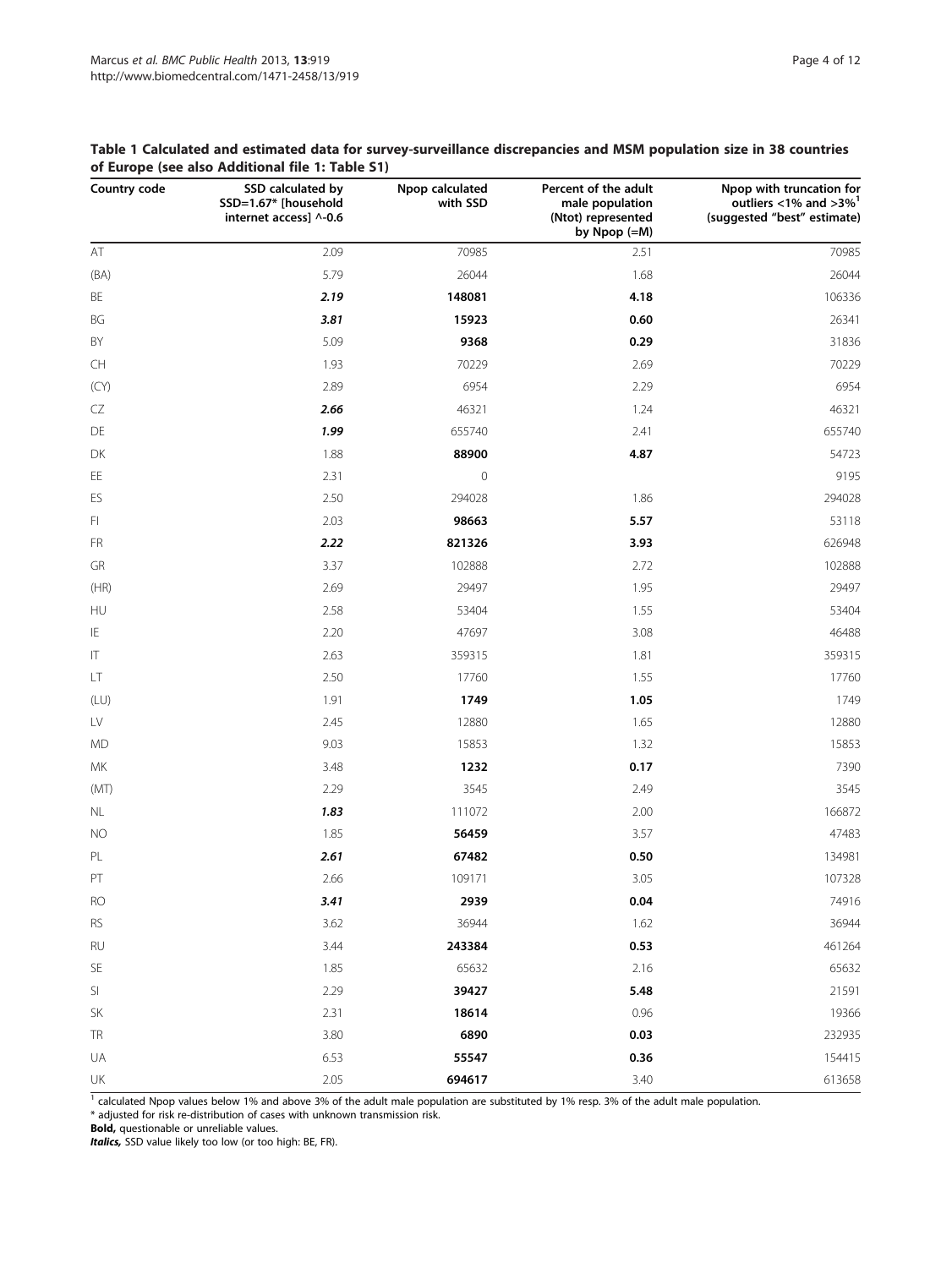<span id="page-4-0"></span>

included in this estimate. Insofar as epidemiological connectedness is part of the definition, the size of the population may be different from estimates derived from population based surveys asking for lifetime prevalence of same sex partners.

Four of the six parameters from the SSD equation are available to us for most countries: the two surveyderived parameters were measured; surveillance-systems provide the best estimates for the number of new HIV diagnoses among MSM; and national statistics provide the number of men in the countries.

The proportion of men who are homosexually active has been measured in only few European countries. For the purpose of this analysis we took the proportion of men homosexually active (defined as having had at least one sexual contact with a man within the previous 12– 24 months) to be between 1% and 3% of the adult male population, based on published results from general population surveys addressing this question [[12,13\]](#page-11-0).

We hypothesized that the main bias in survey participation is due to variance in household internet access. It has been proposed by other internet researchers that the internet first attracts the most socially and sexually active MSM [\[14\]](#page-11-0). With broader availability of internet access in the population a "regression to the mean" occurs. Thus, a linear relationship between household internet access and SSD could not be expected.

To test this hypothesis, we looked for data from repeated MSM internet surveys from the same countries to calculate the respective SSD values. If the surveys included different time-points with increasing levels of household internet access, and if we assume that over the time period in which these surveys were conducted the size of the MSM population didn't change substantially, an SSD can be calculated for the respective consecutive surveys (see Additional file [2](#page-10-0)).

When different SSD values were calculated at the same household internet access level, the median was determined. Obvious outlier values are likely explained by targeted offline promotion of internet surveys (SSD values increased) or mis-interpretable wording of respective questions (values too low) and were disregarded. The mathematical function which best described the observed correlation between SSD and household internet access from the countries with repeated surveys  $(SSD = 1.67$ <sup>\*</sup>[national household internet access]-0.6 - see Additional file [2](#page-10-0) and Figure [2](#page-5-0)) was then used to calculate an SSD for all 38 EMIS countries. The resulting SSD was further used to estimate the total MSM population size for all 38 countries (Npop = HIVpop\*Nsvy\*SSD/HIVsvy).

For all countries with an MSM population size estimate outside of the range 1% to 3% of the adult male population, the validity of the other survey- and surveillance-derived parameters is discussed.

# Estimating a plausible range for the number of MSM newly diagnosed with HIV in 2009 for countries with missing or unreliable surveillance system-derived data

For countries reporting zero HIV diagnoses among MSM in 2009 (Estonia) in their surveillance system, countries not reporting HIV diagnoses among MSM at all (Austria), and countries reporting implausibly low numbers of MSM (resulting in MSM population estimates well below 1% of the male adult population: Bulgaria, Belarus, Romania, Russia, Turkey, and Ukraine), we estimated the minimum number of MSM expected to have been diagnosed with HIV in 2009 for an assumed MSM population size of at least 1% (resp.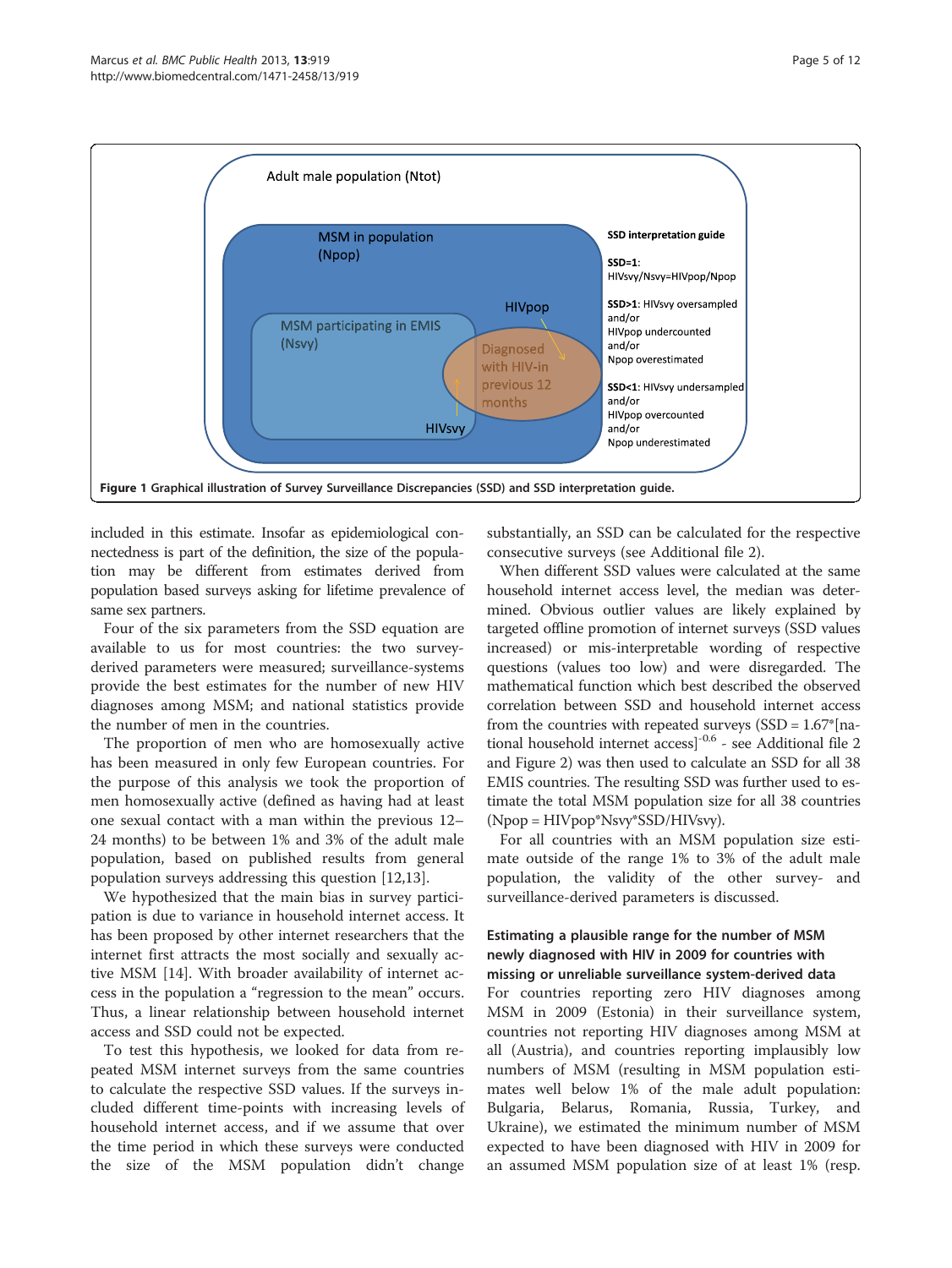<span id="page-5-0"></span>

2% for Estonia – comparable with Latvia and Lithuania and 3% for Austria – comparable with Germany and Switzerland) given the SSD estimated on the proportion of households with internet access (see Additional file [1](#page-10-0): Table S1, column I). Poland, Russia, Belarus, and Turkey are countries reporting a high proportion of cases with unknown routes of transmission [\[15,16](#page-11-0)].

For countries, in which the EMIS sample didn't include somebody diagnosed with HIV in 2009 (Bosnia-Herzegovina, Cyprus, Estonia, Malta, Moldova) we calculated, how many participants diagnosed with HIV in 2009 would have been expected to participate in EMIS to achieve a number compatible with the SSD and an MSM population size of 1% (Bosnia-Herzegovina, Moldova) resp. 2% (Cyprus, Estonia, Malta) of the male adult population.

# Results

### Establishing the relationship between SSD and household internet access

Repeated internet surveys among MSM collecting information on HIV diagnosed in survey participants in the year before the survey were identified from five Western and Central European countries: Germany [[17](#page-11-0)], France, the Netherlands, Switzerland [[18](#page-11-0)], and the UK [[19\]](#page-11-0). The surveys were conducted in the years 2003 to 2010. Recruitment strategies were not fully comparable for these surveys, since different countries and surveys used different mixes of online and offline promotion. The German surveys were the ones which most exclusively used online promotion, similar to the predominant mode of promotion for EMIS. In addition, how the outcome parameters - the number of respondents tested and diagnosed with HIV (ever and in the previous 12 months) - were queried differed between and even within countries, so that some surveys could not be included in the SSD calculation (e.g. the Dutch surveys). Additional file [2](#page-10-0) presents (1) the proportion of households with internet access in the years 2003 – 2010 in Germany, France, the UK, and Switzerland, (2) the number of internet survey participants, (3) the number of survey participants diagnosed with HIV in the year before the survey, and (4) the number of HIV diagnoses among MSM reported in the surveillance system in the respective year. For simplification, in all these countries (5) the absolute size of the MSM population was assumed to be 3% of the adult male population (aged 15–64). The SSD for the different surveys is presented in the table Observed SSD in the Additional file [2.](#page-10-0)

A clear correlation of declining SSD with increasing household internet access was observed in all countries.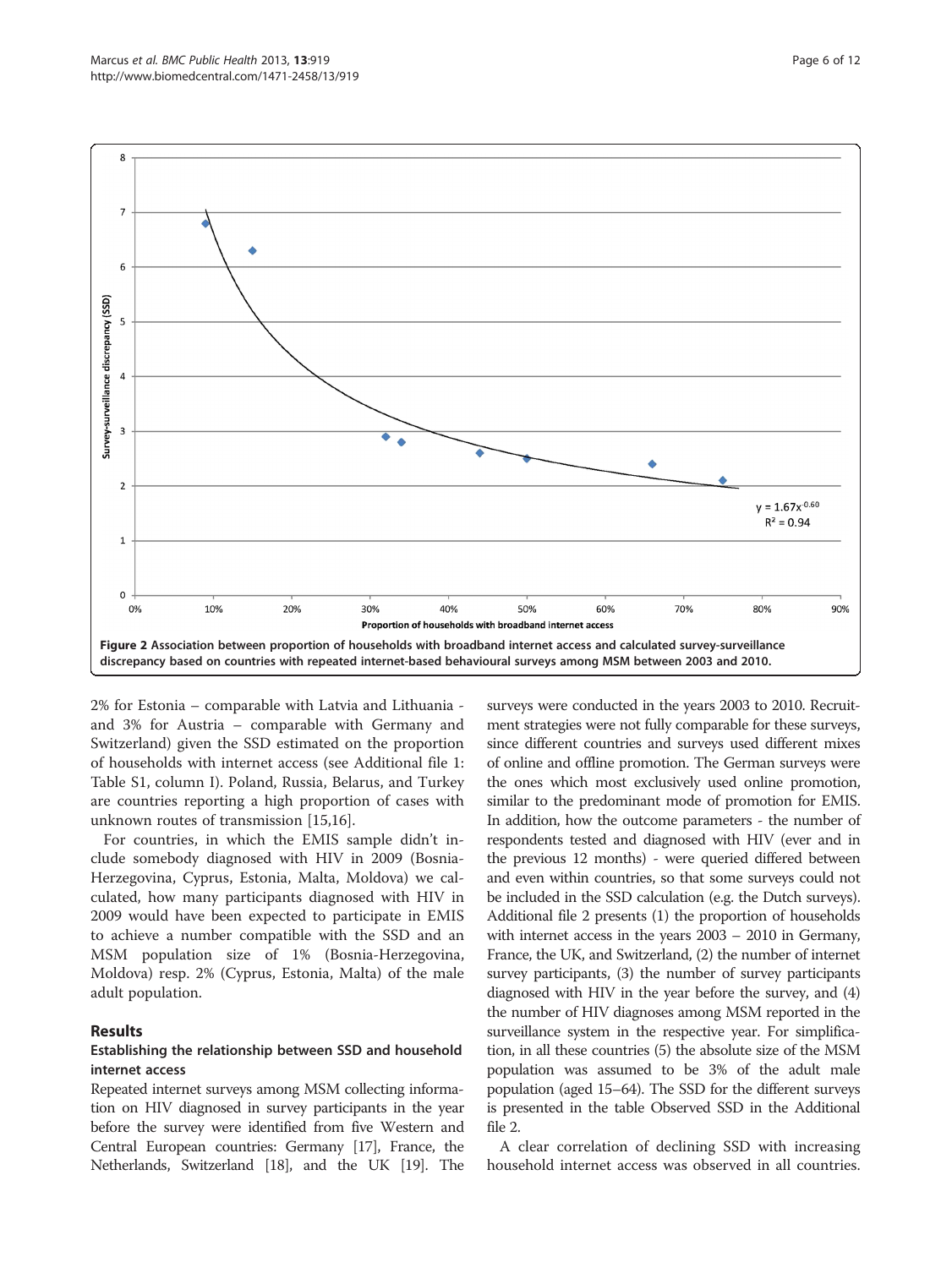Figure [2](#page-5-0) [SSD empirical] presents the correlation between level of internet access and SSD from the respective internet surveys. Additional file [1](#page-10-0): Table S1 presents the levels of household internet access for the 38 EMIS countries (column C) and the respective SSD values derived from the empirical correlation (column J, see also Table [1](#page-3-0)) between internet access and SSD observed in the countries with repeated surveys.

The SSD values calculated on the basis of household internet access distinguish well between the nine larger geographical regions that were used to group the 38 EMIS countries (Table 2).

# Data measured in EMIS and reported in the national surveillance systems

EMIS recruited more than 100 eligible participants in 38 European countries. The characteristics of participants are reported in the EMIS 2010 Report [\[8\]](#page-11-0).

Table [1](#page-3-0) presents the estimated SSD based on the formula SSD = 1.67\*[national household internet access]-0.6, an estimate of the total size of the MSM population based on the formula  $N_{pop} = HIV_{pop} * N_{svy} * SSD/$  $HIV<sub>svv</sub>$  and the proportion of the total adult male population (M) that would be estimated to be MSM based on this  $N_{\text{pop}}$  estimate. Additional EMIS-measured and surveillance data necessary to calculate these estimates, and other reported data such as the proportion of households with internet access in the 38 countries with EMIS sample sizes exceeding 100 participants [column C] are presented in Additional file [1:](#page-10-0) Table S1.

In five countries with small absolute sample sizes - Bosnia-Herzegovina, Cyprus, Estonia, Malta, and Moldova - no EMIS-participants reported to have been newly diagnosed with HIV in 2009. In 13 countries the number of EMIS participants newly diagnosed with HIV in 2009 was below 10, making the use of these values for further calculations less reliable.

Using the data listed in Additional file [1](#page-10-0): Table S1 to estimate the total size of the MSM population resulted in populations significantly smaller than 1% of the adult

|  |  |  |  |  |  |  | Table 2 Mean SSD values for EMIS sub-regions |
|--|--|--|--|--|--|--|----------------------------------------------|
|--|--|--|--|--|--|--|----------------------------------------------|

| <b>EMIS</b> sub-region        | <b>Countries</b>   | Mean SSD |
|-------------------------------|--------------------|----------|
| North-western Europe          | DK; FI; NO; SE     | 1.9      |
| Central West Europe           | AT; CH; DE; LU     | 2.0      |
| Western Europe                | BE; FR; IE; NL; UK | 2.1      |
| North-eastern Europe          | EE: LT: LV         | 2.4      |
| Central East Europe           | CZ; HU; PL; SI; SK | 2.5      |
| South-western Europe          | ES; GR; IT; PT     | 2.8      |
| South-eastern Europe (EU)     | BG; CY; MT; RO     | 3.1      |
| South-eastern Europe (non-EU) | BA; HR; MK; RS; TR | 3.9      |
| Eastern Europe                | BY: MD: RU: UA     | 6.0      |

male population for Belarus, Bulgaria, Macedonia, Moldova, Poland, Romania, Russia, Turkey, and Ukraine. For Slovakia the estimated population size was slightly lower than 1% (Table [1](#page-3-0)).

The estimated MSM population size was larger than 3% for Belgium, Denmark, Finland, France, Norway, Slovenia, and the UK. In all these countries the ratio of EMIS participants reporting to have been diagnosed in 2009 to the number of MSM diagnosed in 2009 and reported within the national surveillance system was comparatively low (<0.07) (Additional file [1:](#page-10-0) Table S1, column N).

Figure [3](#page-7-0) [correlation] shows the correlation between newly diagnosed HIV as reported by national surveillance systems per 1,000 MSM (using the estimates from column H/I and column M in Additional file [1](#page-10-0): Table S1) and the proportion of survey participants who reported having been diagnosed with HIV in 2009 after SSD adjustment. The correlation coefficient is very high with an  $\mathbb{R}^2$  = 0.88. Without the outliers Poland and the Netherlands, for which the calculated SSD may be too low (as discussed below), the correlation coefficient would increase to  $R^2$  = 0.95. The countries with no EMIS participants diagnosed with HIV in 2009 are excluded from this analysis.

# Estimation of the number of newly diagnosed HIV among MSM in 2009 for countries not reporting these data or reporting unfeasibly low numbers

When we take SSD values based on the relation between household internet access and SSD for countries without HIV surveillance data on infections diagnosed in MSM or with unreliable data and assume that the MSM population size is at least 1% of the adult male population, the lower limit of infections diagnosed in MSM can be calculated, using the formula:

$$
HIV_{pop} = \frac{HIV_{pop}}{SSD} \cdot \frac{N_{pop}}{N_{sv}}
$$

As shown in Additional file [1](#page-10-0): Table S1 [column I], under these assumptions the minimum number of MSM diagnosed in 2009 in Belarus, Russia, and Ukraine would be estimated to be at least 4–5 times larger than officially reported, in Turkey even 40 times larger.

# **Discussion**

We propose the calculation of the Survey-Surveillance Discrepancy (SSD) as a method to compare self-reported data on newly diagnosed HIV between different countries, and with surveillance system-derived data. Internet access rates are one important factor to take into account when comparing self-reported data from internet samples, as we can demonstrate from previous internet surveys conducted in different countries of Western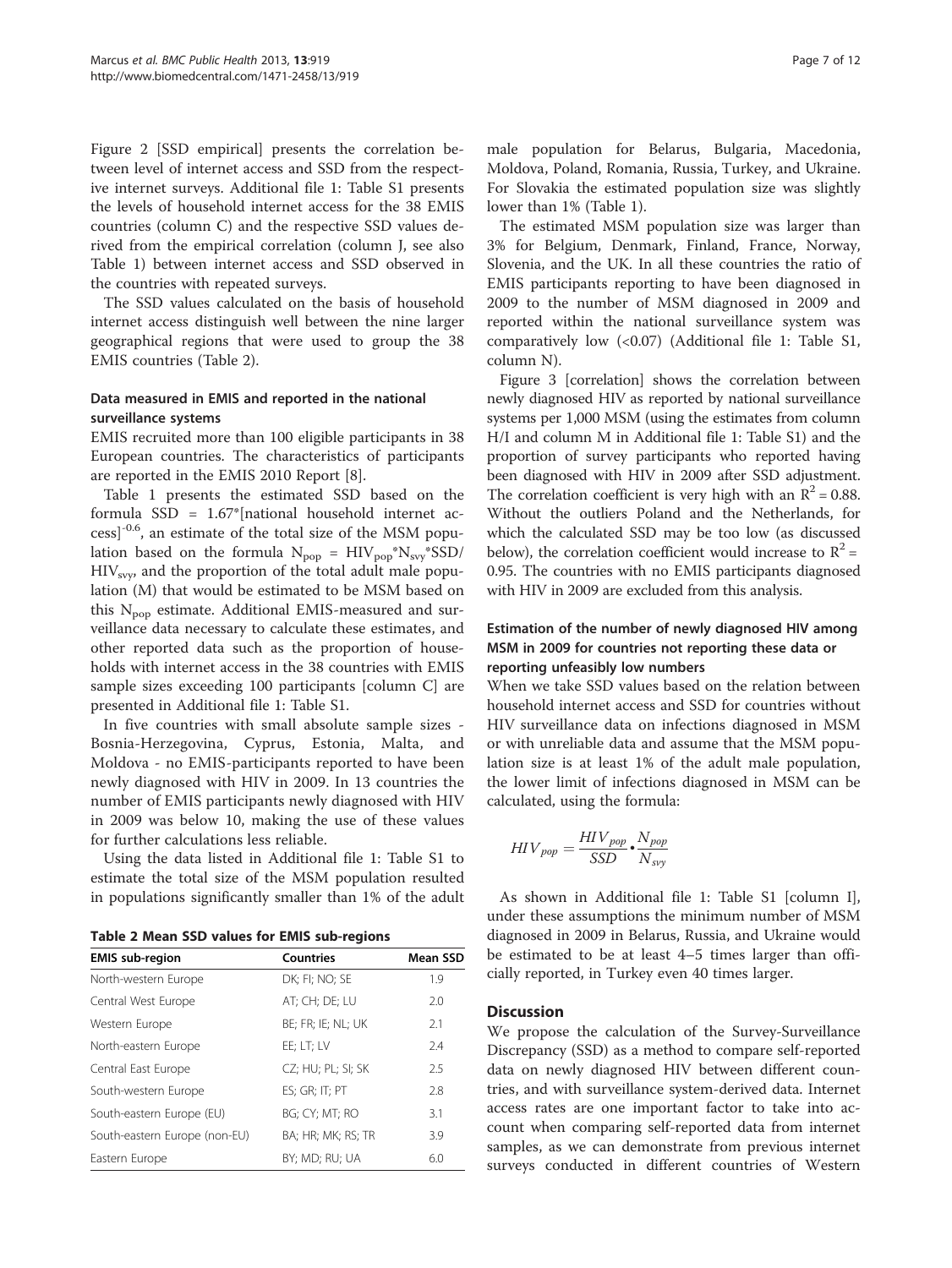<span id="page-7-0"></span>

Europe between 2003 and 2010. However, already these data from repeated surveys suggest that survey promotion strategies may also have an impact on SSD. The general promotion strategy for EMIS was the same in all countries, with some country-by-country variation of offline promotion activities and of the proportion of recruitment via individualized invitation messages. These differences were not adequately captured by our simplifying assumption that household internet access is the principal determining factor of survey-surveillance discrepancy. Although calculating the SSD based on an empirically observed relation between access rates and SSD clearly distinguishes between geographically defined groups of countries with similar political, historical, cultural characteristics, additional variability of the SSD within these country groups is likely.

A limitation of this approach is the lack of respective longitudinal data from countries in Eastern and Central Europe (WHO classification). Thus it is not possible to rule out that in addition to household internet access, different factors than in Western European countries modify the SSD in those countries.

If we look at the results of SSD and population size calculations for individual countries (see Table [1,](#page-3-0) column Npop calculated with SSD), the estimated MSM population size remains well below 1% of the adult male population for eight countries – Bulgaria, Belarus, Macedonia,

Poland, Romania, Russia, Turkey, and Ukraine – given the calculated SSD. For these countries the ratio of EMIS participants reporting to have been diagnosed in 2009 to the number of MSM diagnosed in 2009 and reported within the national surveillance system was larger than 0.2 (Additional file [1](#page-10-0): Table S1, column N). This means, more than 1 in 5 newly diagnosed MSM in these countries would have participated in EMIS, although the respective country samples were among the smallest in EMIS, and didn't exceed 4 per 10,000 male adults or 4% of the MSM population if we assume that in these countries only 1% of the male adults are MSM. However, after risk re-distribution of cases with unknown transmission risk, in Poland and Russia the ratio dropped to a level comparable with other countries (Additional file [1](#page-10-0): Table S1, column O). This strongly suggests that surveillance data are unreliable in terms of transmission risk categorization (or number of reported cases) also in Bulgaria, Belarus, Romania, Turkey, and Ukraine.

When comparing the number of EMIS participants diagnosed with HIV in the years before the survey (i.e. between 2000 and 2010) with HIV diagnoses among MSM reported in the national systems [[16](#page-11-0)], the data for Poland, Romania and Bulgaria suggest a disproportionally high participation of men diagnosed with HIV in 2009. This would be compatible with an SSD higher than calculated from household internet access for these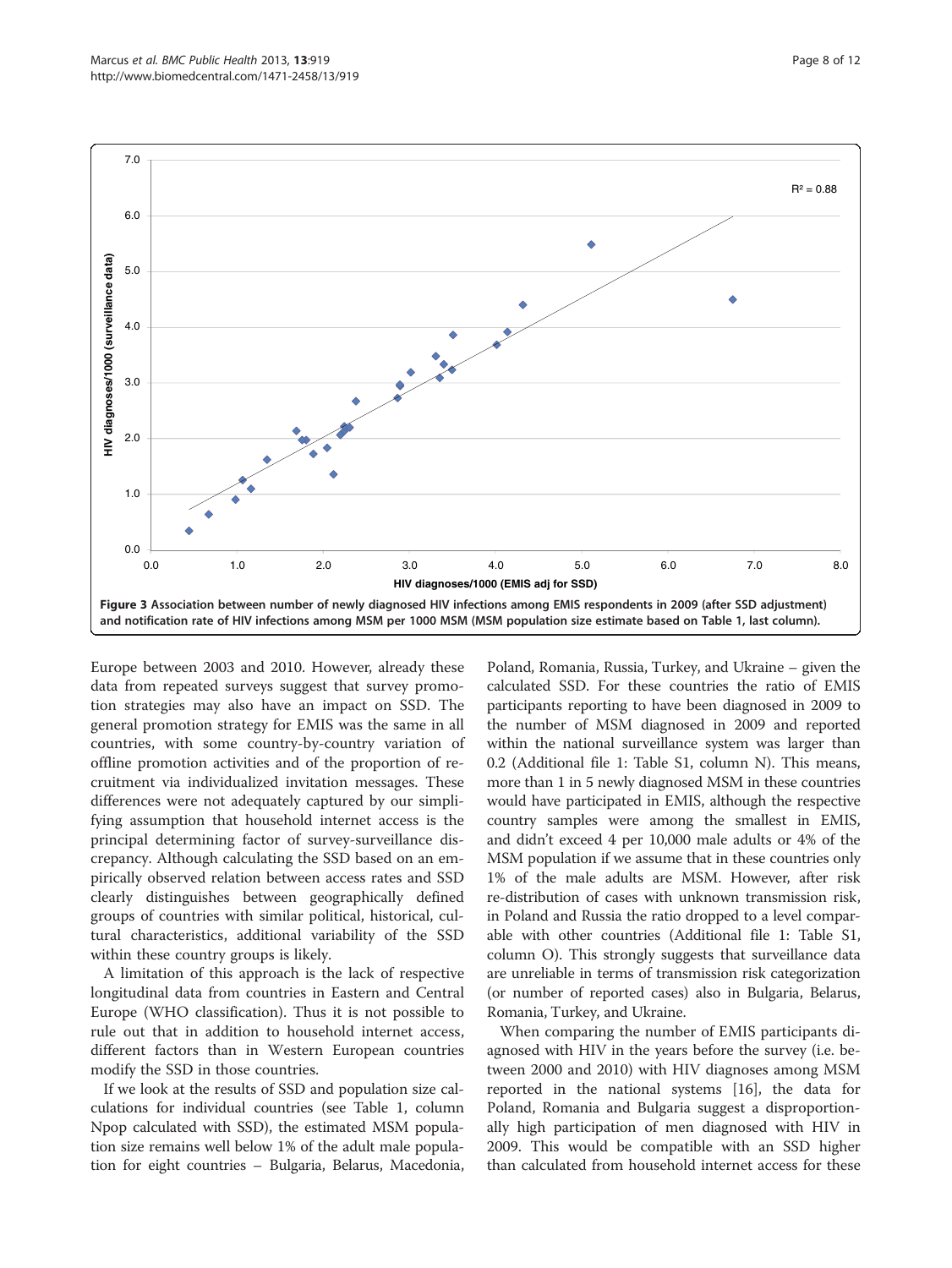countries, and might be explainable by targeting EMIS survey promotion to MSM recently diagnosed with HIV. However, at least for Romania – even if considering a disproportionate participation of newly diagnosed men in EMIS – the data suggest either considerable underreporting of newly diagnosed HIV or a high level of misclassification of MSM into other transmission groups (the number of men diagnosed with HIV in 2009 in the Romanian EMIS dataset was 2.7-fold the national notification rate of MSM in 2009 – see Additional file [1](#page-10-0): Table S1, columns E and G). Misclassification should be taken into account, particularly since in all three countries the level of social discrimination of gay men is high [[20\]](#page-11-0). However, in Romania at least, the high proportion of females in newly diagnosed HIV (41% in 2009) suggests substantial heterosexual transmission. Thus, either cases among MSM were underreported or heterosexual transmission is to a considerable degree accounted for by women having sex with bisexual men.

In Macedonia the high ratio (of EMIS participants diagnosed in 2009 to the reported number of diagnosed MSM in 2009) and the very low estimate for the total MSM population may be a consequence of a low number of cases and the chance event that one of three reported cases may have participated in the survey.

The most likely explanation for the findings in all these countries - except Macedonia - is the underreporting of MSM cases in the national surveillance systems, as was suspected already by others [\[21,22\]](#page-11-0). At least in Poland and Romania – possibly also in other countries – there may be additional issues with the SSD factor, which may be higher than calculated based on Internet access due to targeted promotion of EMIS to MSM (recently) diagnosed with HIV. Alternatively it may be that not only the transmission group reporting but also the total number of newly diagnosed and reported infections is too low in these two countries.

In addition to these eight countries, the estimates for the MSM population size for another six countries seem questionably low when compared to other countries from the same sub-region. These countries are the Czech Republic, Luxemburg, the Netherlands, Italy, Spain, and to a lesser degree Germany.

For Italy and Spain, the most likely explanation may be errors in the calculation of notification rates of newly diagnosed infections among MSM. In both countries the reporting system does not cover the whole country and misses some regions (although we explicitly tried to take this into account when calculating national notification rates). In addition, transmission risk group assignment may underestimate MSM and overestimate heterosexual cases due to physicians not asking about and patients not reporting sexual preferences. While this is true for all countries, it may be truer for countries in which same

sex behaviours are more stigmatized. According to data collected in EMIS [\[8](#page-11-0)] this could be the case for Italy, but less so in Spain. In Luxemburg, the problematic parameter may be the number of EMIS participants living in the country who reported having been diagnosed with HIV in 2009. A major proportion of the HIV positive survey participants from Luxemburg may not have been diagnosed in Luxemburg but in the surrounding countries (e.g. Belgium, Germany, or France) or the countries of origin. The proportion of MSM with a migration history is very high in Luxemburg  $[8]$  $[8]$ ( $\sim$ 50%), and more than 90% of men diagnosed with HIV whose current country of residence is Luxemburg report having had sex in other countries in the previous 12 months. If this hypothesis is correct, the calculated MSM population size would increase.

For Germany and the Netherlands, MSM population sizes closer to 3% of the adult male population, and for the Czech Republic, closer to 2% would be expected. As long as the surveillance data are assumed to be correct (it could be argued that adjustments for the number of newly diagnosed MSM reported in the surveillance system are too low), the SSD factor would have to be higher in those countries than expected from household internet access calculation. For the Netherlands, there is indeed some indication for an increased selection bias, and thus an increased SSD value [\[6](#page-11-0)], possibly attributable to the yearly internet surveys in this country, which may result in survey fatigue affecting HIV-uninfected and untested men disproportionally more than men diagnosed with HIV. Germany may be a similar case, because internet surveys addressing MSM have been increasingly launched in recent years.

On the other hand, as shown in Table [1,](#page-3-0) given the calculated SSD the estimated MSM population size exceeds 3% of the adult male population in three of four Scandinavian countries, Belgium, France, the UK, and Slovenia. For the three Scandinavian countries Denmark, Finland, and Norway, as for Slovenia, exceeding the 3% range may just be a chance event due to the small sample sizes. With one or two more EMIS participants diagnosed with HIV in 2009 in each of those countries the MSM population estimates for these countries would be below 3%, within the expected range. Particularly, among Danish and Finnish EMIS respondents only four and two respondents respectively reported having been diagnosed in 2009, while the mean number for men diagnosed in the previous four years were 9.5 and 6.3, and the surveillance data from Denmark and Finland reported no corresponding decline in the numbers of new HIV diagnoses among MSM during these years.

For Belgium, France, and the UK, there are different possible explanations for this finding: (1) The SSD may be lower than expected in these countries. This would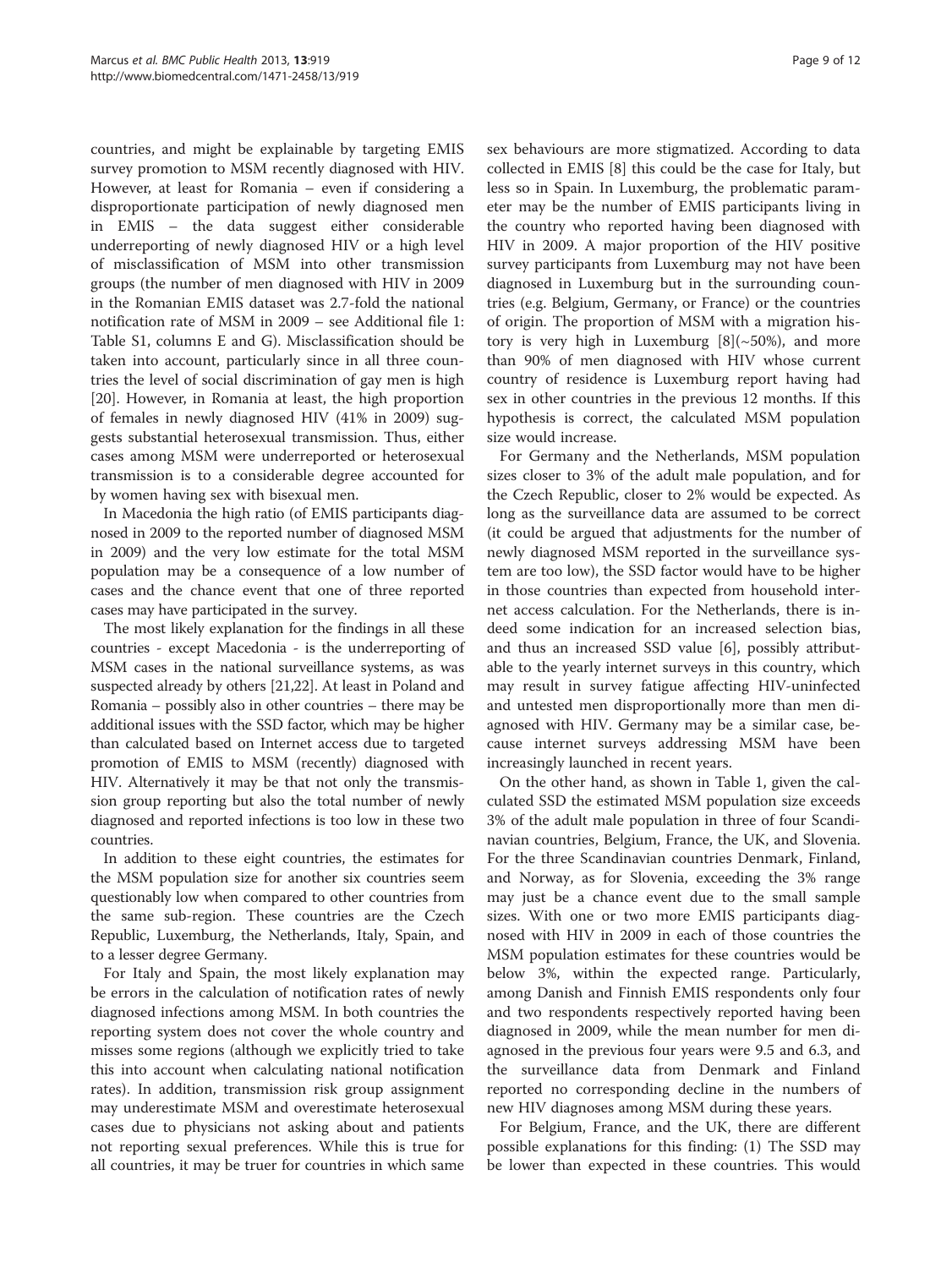mean that men diagnosed with HIV – for whatever reasons - participated to a lesser extent in EMIS than men from other countries. Such reasons would have to reduce the gap between the willingness of men diagnosed with HIV and men not diagnosed with HIV to participate in EMIS. (2) The adjustments made on national level for the number of diagnosed HIV infections among MSM may be too high, i.e. the real numbers may be closer to the numbers reported to ECDC. (3) The MSM population size is indeed larger than 3% of the adult male population, e.g. due to disproportionate immigration of MSM from other countries, as suggested by Dougan et al. [\[23](#page-11-0)].

In the EMIS samples from Bosnia-Herzegovina, Cyprus, Estonia, Moldova, and Malta no respondent reported to have been diagnosed with HIV in 2009. It should be noted that the samples for Bosnia-Herzegovina, Moldova, and Malta were also quite small  $\left( \langle 150 \rangle \right)$ . In addition, in Estonia also no case was reported within the national surveillance system. When we tested how many cases of newly diagnosed MSM would be required in the EMIS sample to arrive at a total MSM population of at least 1% of the adult male population (Bosnia-Herzegovina, Moldova) or at a percent-range similar to neighbouring countries (Cyprus, Estonia), the values ranged from 0.1 (Bosnia-Herzegovina) to 1 (Cyprus). Thus, having no men diagnosed with HIV in the year 2009 in the respective country sample would not be unexpected considering the small sample sizes and the low diagnosis numbers. Assuming one man diagnosed with HIV in 2009 had participated in EMIS in Estonia, the number of MSM diagnosed in that year with HIV and not reported as MSM in the national surveillance system would be expected between 5 and 10 (from a total of 243 HIV diagnoses in males in 2009).

Austria reports neither the number of new diagnoses of HIV per year nor the proportion in each transmission group. Assuming a similar size of the MSM population and a similar SSD value in Austria as in the neighbouring countries Germany and Switzerland, the number of newly diagnosed MSM in Austria in 2009 would be estimated at 248 men. In a publication of the Austrian Cohort Study from 2013 a number of 507 new HIV diagnoses in Austria were reported for 2009 [\[24](#page-11-0)]. Among them, approximately 150–200 might be estimated to be MSM.

Turkey reported 341 new HIV diagnoses in males and 126 new HIV diagnoses in females in 2009. A heterosexual mode of transmission was reported for 216 cases, sex between males for 2 cases. With the SSD calculated for Turkey based on household internet access, and assuming a proportion of 1% MSM among the adult male population, we would expect approximately 80 MSM among the newly diagnosed cases in 2009 (the number would be lower if the SSD was higher, and higher if the proportion of MSM would be larger).

To summarize, under the assumption that the SSD is mainly (but not exclusively) dependent on the household internet access, we estimated SSD values as a function of household internet access based on earlier repeated internet surveys among MSM from several Western and Central European countries. When MSM population sizes are estimated using these calculated SSD values, differences within and between country groups become obvious, which require further explanation and analysis. These differences may partly reflect the impact of additional factors on the SSD calculation, such as the intrinsic lack of data validity resulting from sample size limitations and uncertain transmission risk attribution for reported national surveillance data. However, even beyond those countries where these additional factors may explain implausible results for MSM population size estimates, there are still some countries with large enough samples and relatively reliable surveillance systems for which the population size estimates result in estimates above the assumed upper limit of 3% MSM in the adult male population. For these countries it must be assumed that either the MSM population size is in fact larger than 3%, or that other factors except household internet access exhibit measurable impacts on the SSD. Such factors would have to equalize the willingness of HIV-positive MSM to participate in EMIS compared to HIV-negative or untested MSM.

After transformation into comparable formats, selfreported incidence of HIV diagnosis in a large internet convenience sample of European MSM correlates strongly with surveillance system reported diagnosis incidence. This argues against any large surveysurveillance discrepancies caused by sampling biases of the survey despite large differences regarding the (relative) sample sizes, and supports a high inter-country comparability of self-reported incidence indicators from this first pan-European internet survey for most of the countries. However, for some countries with low household internet access in East and South-East Europe the survey-surveillance discrepancy factor may be up to double and triple as high as for the other countries, which of course had to be considered when comparing self-reported new HIV diagnosis. Unfortunately, for the same countries the surveillance data regarding MSM are particularly unreliable.

The strong correlation between EMIS derived selfreported HIV diagnosis incidence and surveillance system derived data critically depends on an estimated parameter, the size of the respective MSM populations. The SSD, calculated to assess whether similar parts of the MSM population were reached by the internet survey, is also interdependent with the estimated size of the MSM population: if other parameters remain the same and the estimate for the size of the population increases, the SSD also increases. Unfortunately, for most countries no studies have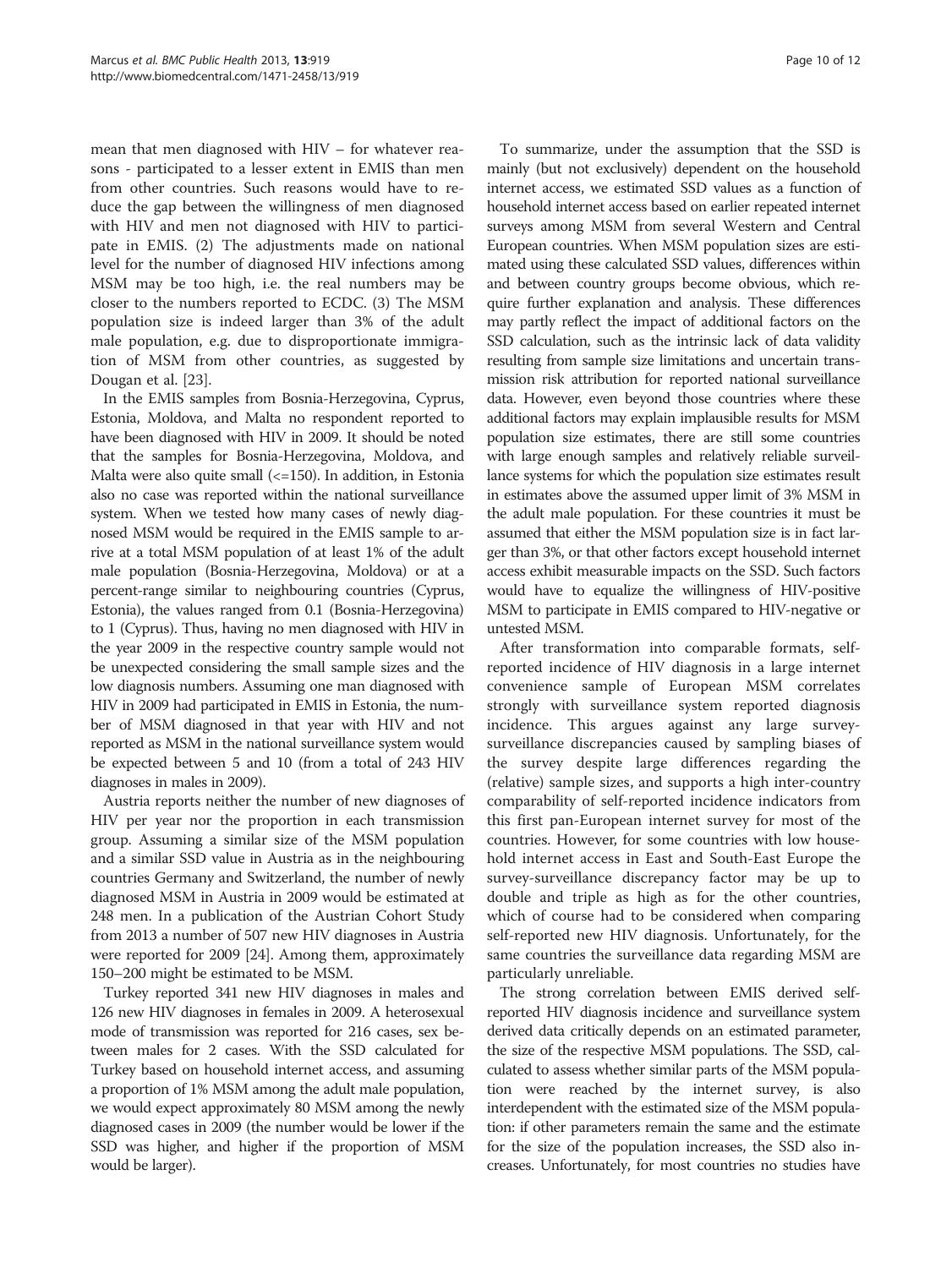<span id="page-10-0"></span>been conducted to generate empirical data on the size of this population. We would like to emphasize that our definition of the MSM population is strictly behavioural (men who had sex with men in the recent twelve months) and describes a population which is sufficiently and effectively connected to contribute to the HIV epidemic among MSM in a measurable way. Thus our definition would not include men who e.g. would like to have sex with other men, but did not have the opportunity to do so, and it may not cover MSM subpopulations marginalized and isolated due to a lack of gay venues, internet access and other means of communication.

Thus, we assume that low levels of internet access as well as social, cultural, political and economic factors such as restrictive laws, high levels of social discrimination, and the lack of a commercial gay infrastructure can restrict the size of the so defined MSM population. All of these factors prevent people from connecting with each other and reduce their opportunity to acquire sexual partners. However, we would like to emphasize that deliberately using such measures to restrict or reduce the size of MSM populations (as currently attempted by "anti-gay propaganda" laws in Russia) in order to prevent the spread of HIV is a violation of human rights. It will also be counterproductive in the longer run, because it will undermine the capacities of MSM communities to mount an effective response towards the HIV epidemic.

An additional factor we didn't take into account are the different starting points of the HIV epidemics in Western and Central and Eastern Europe, which result in different age ranges for the (HIV vulnerable) MSM populations. A self-reported recent diagnosis rate of 6.7 per 1000 participants in the German EMIS sample may have to refer to an MSM population comprising 3% of the 15 to 64 year old male population, while a self-reported recent diagnosis rate of 13.3 per 1000 participants in the Polish sample may have to refer to an MSM population comprising 1% of the 15 to 49 year old male population.

Thus, if we compare the incidence of HIV diagnoses in MSM communities between different countries and regions in Europe, we should be aware that the relative size of the denominator populations may be different.

# Conclusion

To conclude, HIV diagnosis incidence measured with selfreports in a large pan-European internet survey recruiting primarily through gay dating websites correlate very well with data from the respective national surveillance systems after making the data formats comparable. Supranational internet surveys may therefore be highly useful complements to national surveillance systems. They may even point out deficiencies and flaws in the national surveillance systems and allow estimations of the range of newly diagnosed infections among MSM in countries whose surveillance systems fail to accurately provide such data.

# Additional files

[Additional file 1: Table S1.](http://www.biomedcentral.com/content/supplementary/1471-2458-13-919-S1.pdf) Measured and reported data for calculation of survey-surveillance discrepancies and MSM population size in 38 countries of Europe.

[Additional file 2:](http://www.biomedcentral.com/content/supplementary/1471-2458-13-919-S2.pdf) Determining the empirical association between household internet access levels and survey-surveillance discrepancies.

### Competing interests

The authors declare that they have no competing interests.

### Authors' contributions

All authors participated in the design of the survey tool. In addition: UM instigated the project, led the study design and drafted the manuscript. FH participated in the study design, constructed the online survey and contributed to the manuscript; PW participated in the study design, coordinated the survey promotion and contributed to the manuscript; AJS participated in the study design, coordinated the study and the EMIS Network, and contributed to the manuscript. All authors read and approved the final manuscript.

#### Acknowledgements

We thank the following persons for providing national data and study results, and for validating national surveillance data reported to ECDC: Altan P, Turkey; Barros H, Portugal; Blystad H, Norway; Camoni L, Italy; Cowen S, Denmark; Derendinger S, Switzerland; Desai S, UK; Diez Ruiz-Navarro M, Spain; Dudas M, Hungary; Godinjak S, Bosnia-Herzegovina; Hadjiloukas A, Cyprus; Jeannin A, Switzerland; Klavs I, Slovenia; Kruglov I, Ukraine; Liitsola K, Finland; Maly M, Czech Republic; Mardarescu M, Romania; Mikik V, Macedonia; Nemecek V, Czech Republic; Nikolopoulos G, Greece; O'Hora A, Ireland; Op de Coul E, Netherlands; Perevoscikovs J, Latvia; Rosinska M, Poland; Ruutel K, Estonia; Samoilova O, Russia; Sasse A, Belgium; Schmit JC, Luxemburg; Semaille C, France; Shmykova E, Russia; Simic D, Serbia; Simkunaite A, Lithuania; Suligoi B, Italy; Truska P, Slovakia; Velter A, France; Widgren K, Sweden; Zakoucka H, Czech Republic. We further thank Marita van de Laar (ECDC) for facilitating contacts with the national focal points for HIV epidemiology and for useful comments on an earlier version of the manuscript.

#### The EMIS network consists of associated researchers

Rigmor A. Berg (Norwegian Knowledge Centre for the Health Services, Oslo); Michele Breveglieri (Regione del Veneto, Verona); Laia Ferrer (CEEISCat, Barcelona); Percy Fernández-Davila (CEEISCat, Barcelona); Cinta Folch (CEEISCat, Barcelona); Martina Furegato (Regione del Veneto, Verona); Ford Hickson (Sigma Research, London); Harm J. Hospers (University College Maastricht); Ulrich Marcus (Robert Koch Institute, Berlin); David Reid (Sigma Research, London); Axel J. Schmidt (Robert Koch Institute, Berlin); Todd Sekuler (Robert Koch Institute, Berlin); Peter Weatherburn (Sigma Research, London).

#### National collaborating partners of the EMIS network

Aids-Hilfe Wien (Austria); Facultés Universitaires Saint-Louis, Institute of Tropical Medicine, Ex Aequo, Sensoa, Arc-en-ciel (Belgium); Vstrecha (Belarus); National Centre of Infectious and Parasitic Diseases, Queer Bulgaria Foundation (Bulgaria); Charles University, Institute of Sexology (Czech Republic); Research Unit in Behaviour & Social Issues (Cyprus); University of Zagreb, Faculty of Humanities and Social Sciences (Croatia); Statens Serum Institut, Department of Epidemiology, stopaids (Denmark); National Institute for Health Development (Estonia); University of Tampere, Department of Nursing Science, Finnish AIDS council (Finland); Institut de veille sanitaire (InVS), AIDeS, Act UP Paris, Sida Info Service, Le kiosque, The Warning (France); Berlin Social Science Research Center (WZB), Deutsche AIDS-Hilfe (DAH), Federal Centre for Health Education, Cologne (BZgA) (Germany); Positive Voice (Greece); Hungarian Civil Liberties Union, Háttér (Hungary); Gay Men's Health Service, Health Services Executive (Ireland); University of